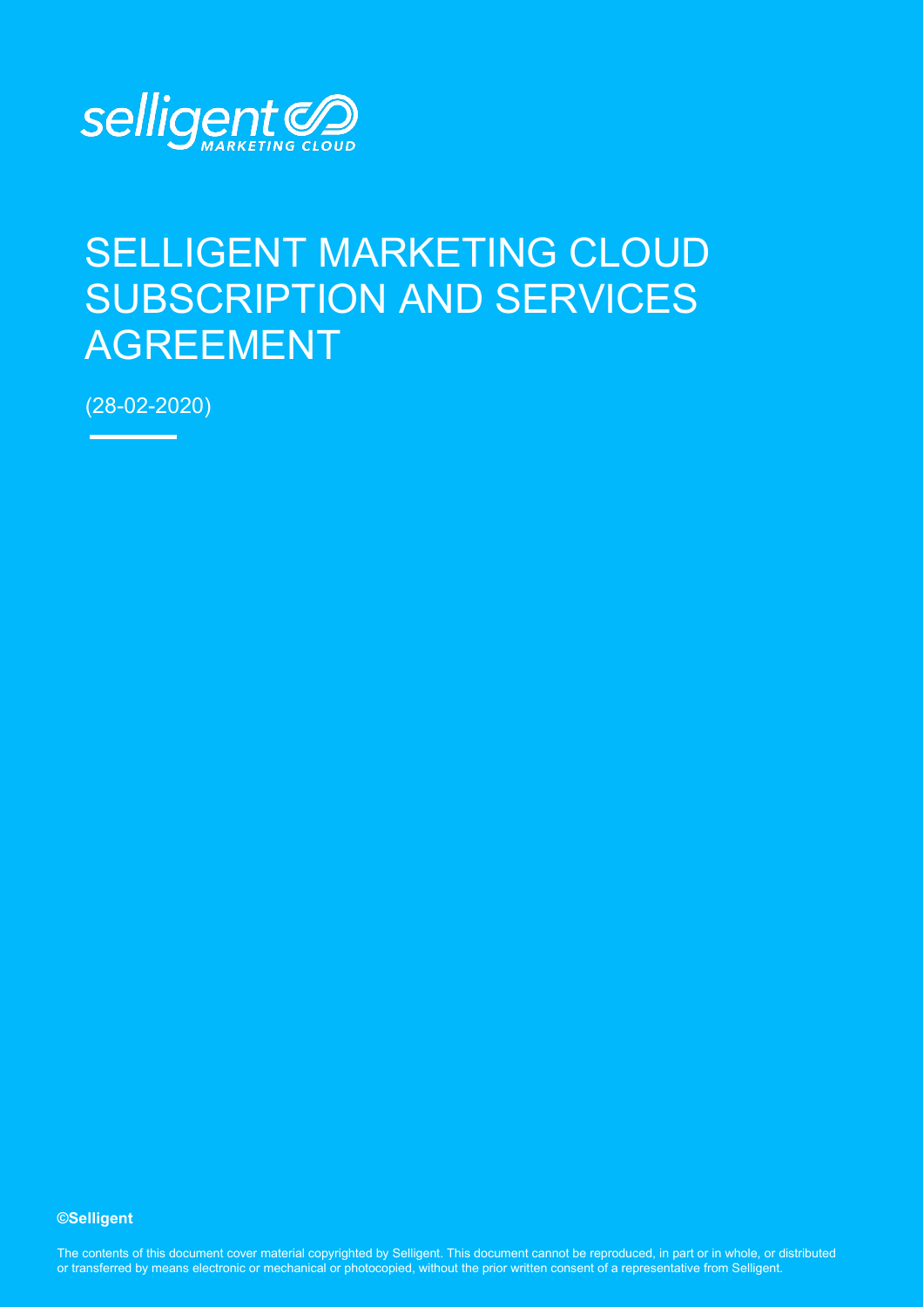# **SELLIGENT MARKETING CLOUD SUBSCRIPTION AND SERVICES AGREEMENT**

THIS SUBSCRIPTION AND SERVICES AGREEMENT GOVERNS ACQUISITION AND USE OF SELLIGENT'S SERVICES BY THE CLIENT. BY EXECUTING A SALES ORDER AND/OR STATEMENT OF WORK THAT REFERENCES THIS AGREEMENT, THE CLIENT AGREES TO ALL OF THE TERMS AND CONDITIONS OF THIS AGREEMENT. THE INDIVIDUAL ENTERING INTO THIS AGREEMENT ON BEHALF OF A COMPANY OR OTHER LEGAL ENTITY REPRESENTS TO HAVE THE AUTHORITY TO BIND SUCH ENTITY AND ITS AFFILIATES TO THESE TERMS AND CONDITIONS. ANY INDIVIDUAL WHO DOES NOT HAVE SUCH AUTHORITY, OR IF YOU DO NOT AGREE WITH ALL OF THESE TERMS AND CONDITIONS, MUST NOT ACCEPT THIS AGREEMENT. ANY CLIENT WHO DOES NOT AGREE WITH THESE TERMS AND CONDITIONS MAY NOT ACCESS OR USE THE SERVICES.

This Agreement was last updated on **February 28, 2020**, it is effective between the Client and Selligent as of the date of a Sales Order and/or Statement of Work is executed by both parties ("Effective Date").

#### **Article 1.- Definitions**

**"***Agreement***"** means this Subscription and Services Agreement, the Service Order(s) and the other documents as listed below, in prevailing order should there be conflicting provisions:

| 1° Selligent Service Order(s)                            |
|----------------------------------------------------------|
| 2° Specific Terms, as applicable                         |
| 3° Data Processing Agreement ("DPA")                     |
| 4° Selligent Support and Service Level Agreement ("SLA") |
| 5° Subscription and Services Agreement ("SSA")           |
|                                                          |

**"***Acceptable Use Policy***" or "***AUP***"** refers to the required actions and practices, as well as those actions and practices that are unacceptable and prohibited, with respect to the Client's use of any product or Service created, developed, sold, licensed, delivered, supplied or performed by Selligent.

**"***Affiliates***"** means any entity that controls, is controlled by, or is under common control with the named entity ("Affiliates"), where "control" is defined as the ownership of at least 51% of the equity or beneficial interests of such entity or the right to vote for or appoint a majority of the board of directors or other governing body of such entity.

**"***Client***"** includes any Affiliates of the signing entity and any and all employees, agents (third party service providers), or subcontractors of Client who access or otherwise use the Services provided under a specific Service Order and/or perform services incidental thereto. Signing entity shall assume any liability arising out of acts or omissions of its Affiliates, employees, agents (third party service providers) or subcontractors under this Agreement. For the avoidance of doubt, only the signing entity and Selligent are party to the Agreement.

**"***Client Data***"** means all data, documentation, content or information submitted by or on behalf of Client for the purpose of performing the Subscription Services, or generated and used by the Subscription Services, including personal data, audio-visual design (such as photographic images, animations, illustrations) or other identifying or branding elements of Client or its customers to enable performance of the Services.

"*Deliverables*" means certain work product, limited to content specific to Client and excluding any retained, common, reusable or generic elements or methodologies, if any, as described in an SOW for Project Services.

**"***Documentation***"** means the information provided by Selligent describing operation and use of the Service(s), by any means of delivery, whether at Client's request or otherwise, along with any other information provided to Selligent's clients generally, and all such items as updated from time to time.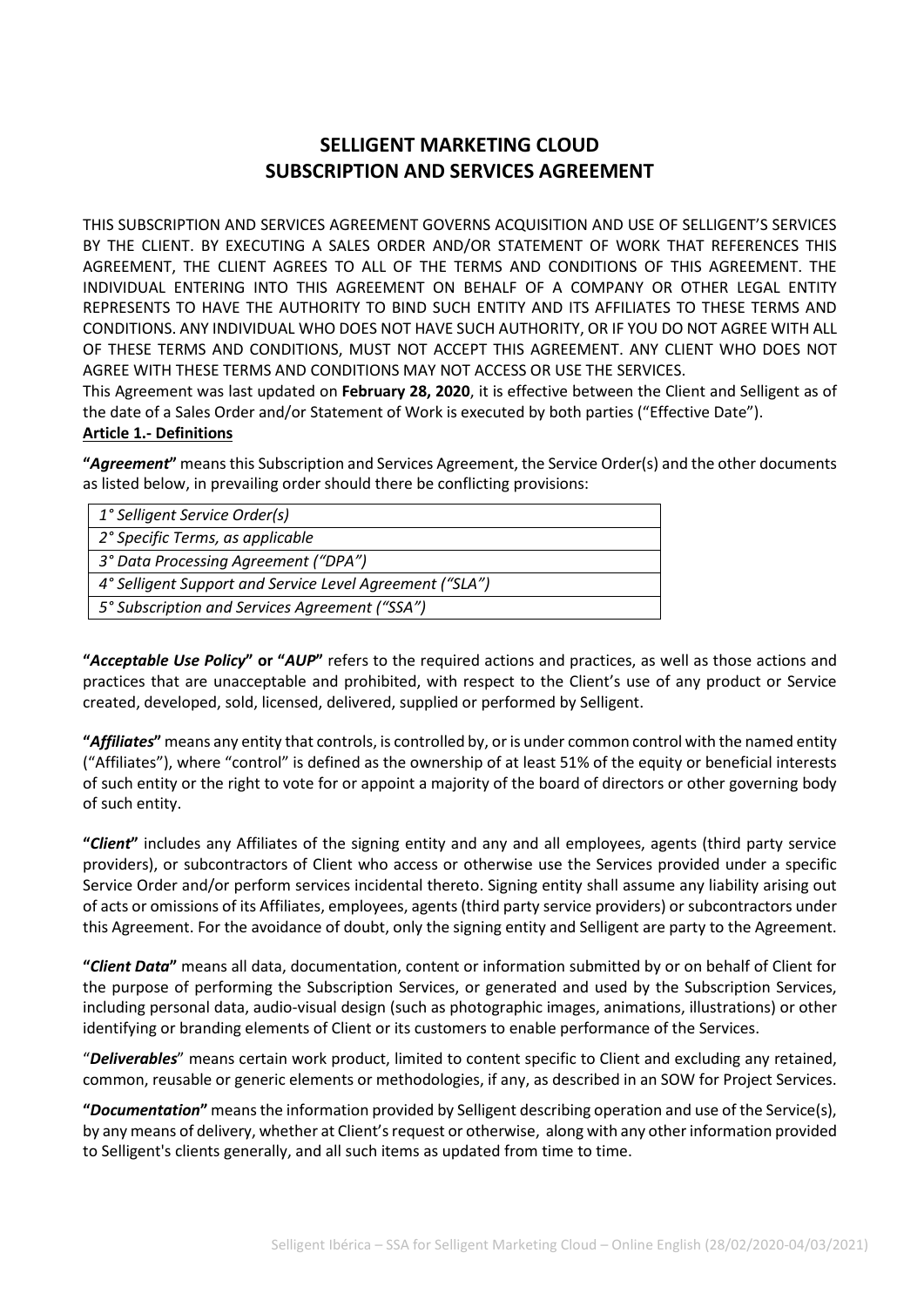**"***Platform***"** means the technical infrastructure Selligent has in place to provide the Subscription Services for Client.

**"***Project Services***"** means project or data services, of which timing and staff availability are planned with Client. Project Services can be (but are not limited to) auditing the quality of databases, project management, technical integration services, campaign creation services, consultancy services and training services.

**"***Service Order***"** means a Sales Order for Subscription Services, a Project Services order ("Statement of Work") or other form, specifying, amongst others, the scope of Services ordered, its subscription term and the applicable fees. All such forms are executed under this Subscription and Services Agreement and deemed incorporated herein.

**"***Services***"** means the Subscription Services, Project Services and Support Services that Client orders under this Agreement.

**"***Subscription Services***"** means access to software module(s) made available by Selligent to Client (e.g. Selligent Marketing Cloud Base, channels or options) in a Software as a Service mode within the limits set out in the Sales Order.

**"***Subscription Term***"** means the term specified in the applicable Sales Order during which Client can use the Subscription Services.

**"***Support Services***"** means helpdesk and technical support services which are by nature consumed on an adhoc basis and cannot be planned. Selligent provides permanent availability for those services governed by the conditions in the SLA.

**"***Usage Rights***"** means those rights to use the Subscription Services within the limits set out in the Sales Order.

**"***User***"** means any individual expressly authorized by Client to use the Services and to whom Client has supplied a user identification and password, such as employees, agents (third-party service providers) or subcontractors.

#### **Article 2.- Object**

2.1.Subject to the terms of this Agreement, Selligent grants Client, within the limits set out in the Sales Order, the non-transferable, non-exclusive, non-sublicenseable right to use the Subscription Services ordered under such Sales Order.

2.2.Selligent will also provide Client with Project Services, Success Services and Support Services as indicated in a Sales Order or Statement of Work.

2.3.Client does not have any right, claim or interest whatsoever relating to the Services other than those granted under this Agreement.

2.4.Selligent is authorised to engage and exchange subcontractors for the performance of its contractual obligations under this Agreement in compliance with the applicable provisions in the DPA. Selligent is responsible for any acts or omissions of such subcontractors under this Agreement as if such acts or omissions were performed by Selligent directly.

2.5.Ordering of one or more Subscription Services is not contingent on the delivery of any future functionality or features, nor on any oral or written private or public comments made by Selligent in relation to such future functionality or features.

2.6.Selligent and its technical partners are authorized to examine the Platform and the Services at any time without prior consent in the context of maintenance operations, installation of patches and Client support.

2.7.Selligent may analyse the Subscription Services to gather information in relation to Client's use of the Subscription Services to improve its products and services, without accessing Client Data.

#### **Article 3.- Selligent's Obligations – Reservation of Rights**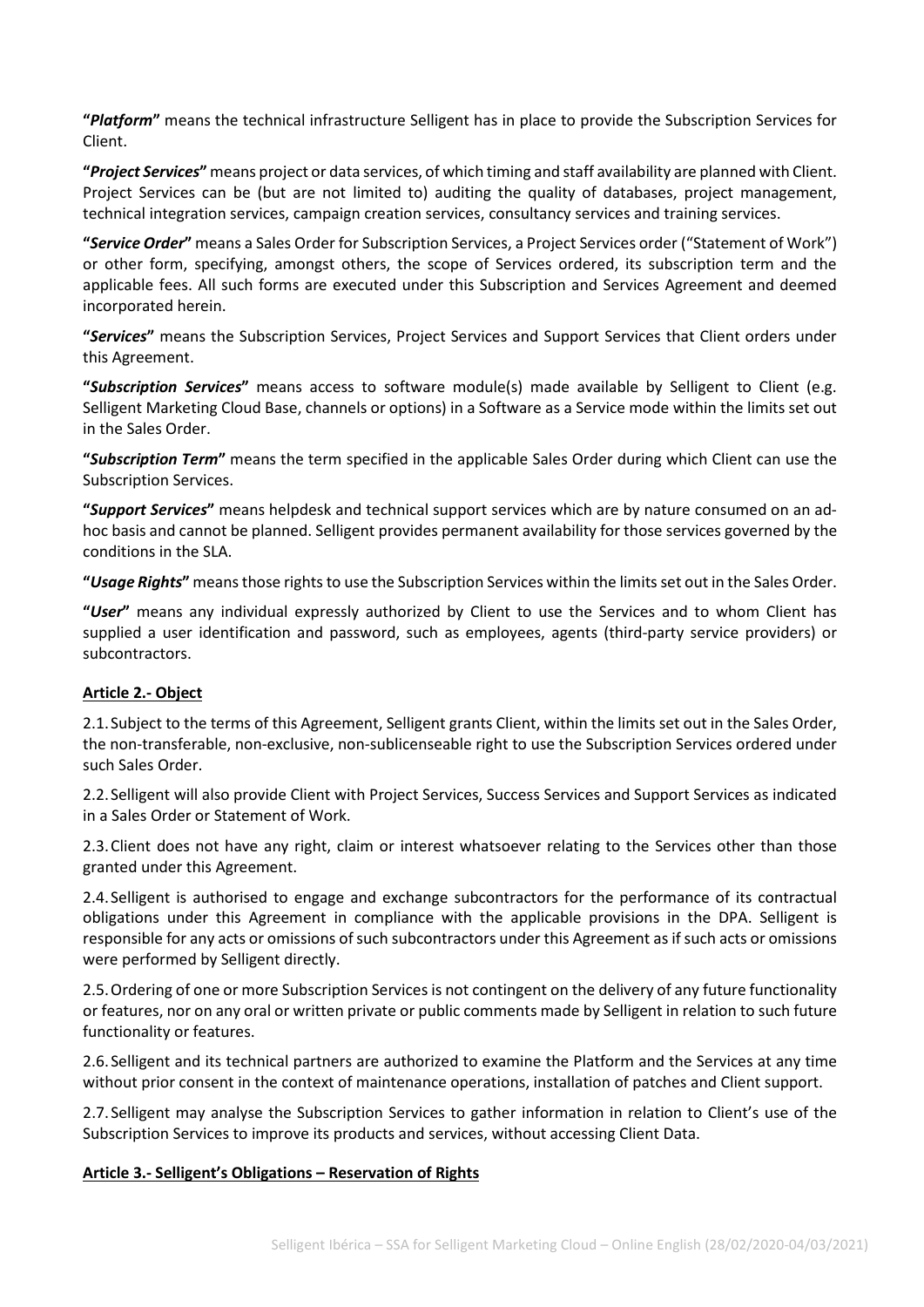3.1.Selligent shall provide the Service(s) in a workmanlike manner consistent with general industry standards reasonably applicable to the provision thereof. Subject to maintenance and downtime contemplated in the SLA, if Client notifies Selligent in writing, within thirty (30) calendar days of receipt thereof, of the failure of any unaltered version of any Deliverables specified in an applicable Statement of Work or any Subscription Services ordered in a Sales Order, to perform as described in any Documentation or set forth in an applicable Statement of Work ("Error(s)"), Client's sole remedy and Selligent's sole liability with respect to the noted Errors in the unaltered versions of such Deliverables or Subscription Services, shall be to attempt to correct those Errors. Should any Errors contained within any of the Deliverables or with respect to any Subscription Services result from a denial of services attack, or from Client's, or any third party's actions, alterations, modifications or adjustments to the same, Selligent may, in its sole discretion, attempt to correct those Errors, on a time and materials basis at its then-current rates.

3.2.Client acknowledges that timeframes specified in any Service Order are only estimates and that actual performance times will be dependent upon Client's timely provision of accurate and properly formatted data, feedback and access to key personnel reasonably requested by Selligent from time-to-time. Selligent shall not be account able for any performance delays caused by Client's failure to timely provide such data, access or feedback required for its performance. In such an event, estimated timetables shall be extended accordingly, and fees may be increased as a result of such delays.

#### **Article 4.- Client's Obligations**

4.1.Client shall use the Services for internal business purposes only. Client is solely responsible for the use of the Platform and the Services under Client's user accounts and acknowledges having been sufficiently informed about the Services specificities. Client (i) shall implement the necessary measures to prevent unauthorized access to, or use of, the Services, and will promptly notify Selligent of any such unauthorized access or use of which Client becomes aware; (ii) has sole responsibility for the accuracy, quality, integrity, legality, reliability and appropriateness, and, in general, the content of Client Data stored in the Platform and used by the Services; and (iii) shall comply with all applicable laws and Selligent's reasonable instructions and recommendations with respect to the Services.

4.2.Client is responsible for the provision and use of the appropriate equipment, including computers, computer operating system and web browser, needed to connect to and use the Services. Client shall ensure that this equipment complies with the specifications set forth in the Documentation.

4.3.Client will ensure that any User using the Services (i) has followed the on-line training made available by Selligent and is properly certified, or has been properly trained by Selligent certified trainers, the latter training being billable; and (ii) uses the Services in accordance with the acceptable use of the Services as set forth in Article 8 below. In particular, this implies that the quality of the databases used for sending e-mails complies with the acceptable use of the Services. Should the quality appear to be below such acceptable use after the database audit performed as part of the set-up services and fees, Selligent will make the necessary recommendations in collaboration with Client. Implementation of the recommendations will be charged at the agreed rates for Project Services subject to Client's prior approval.

#### **Article 5.- Evolution of the Services**

Selligent reserves the right to update, upgrade or discontinue features of the Services. No functionality of the Services will be materially decreased from that available as of the ordering of such Services. In case of a major upgrade, Client shall be provided with a prior reasonable notification via the Platform.

# **Article 6.- Data Ownership and Protection**

6.1.Subject to the terms of the DPA and Selligent's Privacy Policy available at: [https://www.selligent.com/privacy-policy,](https://www.selligent.com/privacy-policy) Client agrees that Selligent may process Client Data.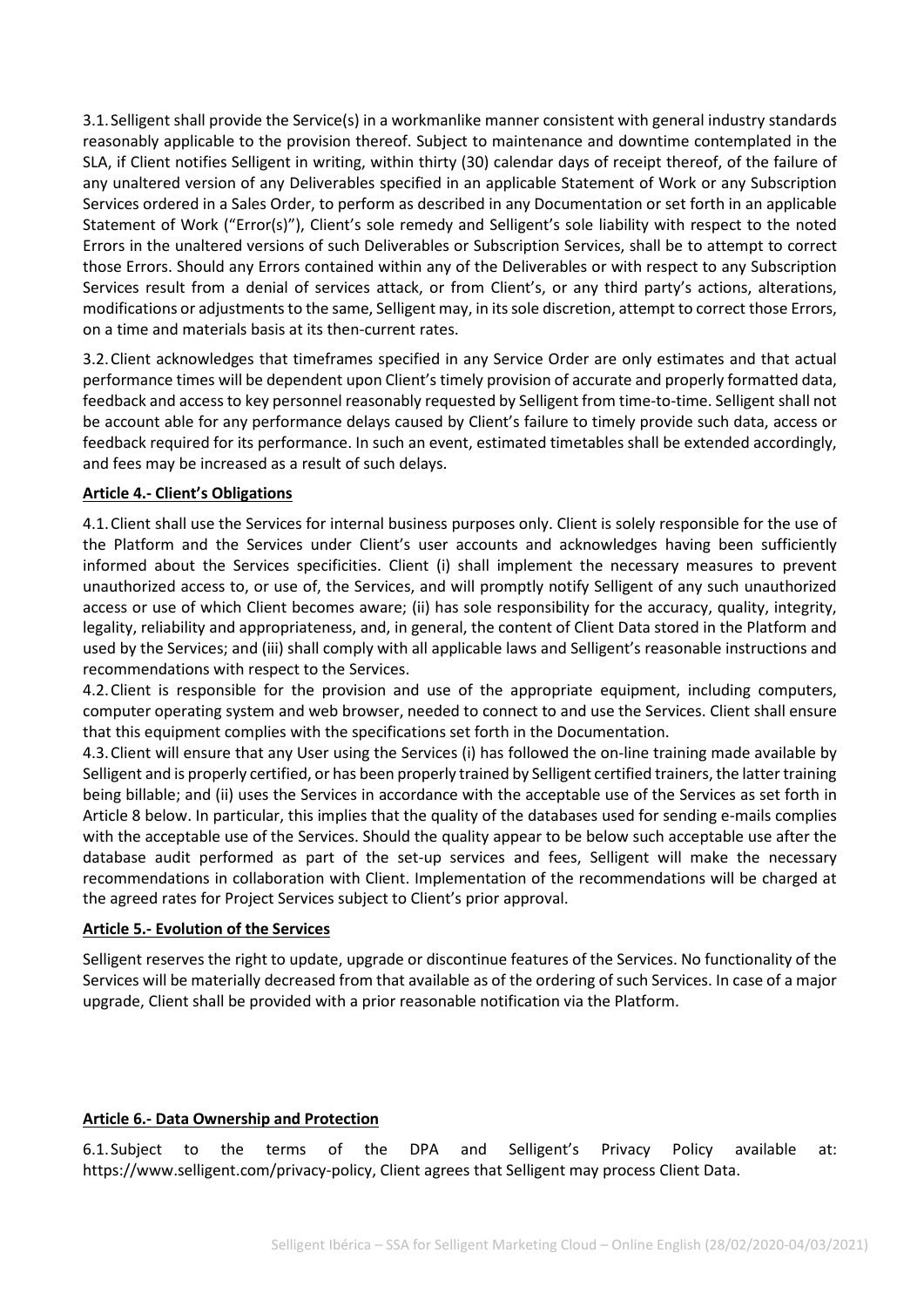6.2.Client Data remain Client's exclusive property. Client hereby grants to Selligent a non-exclusive, nontransferable license to use, perform and display identifying or branding elements of Client during the Subscription Term solely to allow Selligent and/or its Affiliates to perform its obligations as stated herein.

6.3.Selligent's back-up procedure is described in the SLA. However, Client acknowledges that the Services are not meant to replace Client's need for making copies of its primary Client data source. Client is responsible for maintaining copies of its primary Client data.

6.4.Client Data may be retrieved by Client from the Platform at any time during the term of this Agreement. Upon specific request by Client made at the latest ten (10) working days prior to the effective date of termination or expiration of this Agreement, Selligent may return Client Data to Client through FTPS or SFTP. All complaints relating to the return of the data must be notified to Selligent in writing within ten (10) working days of the return, failing which all rights whatsoever will be null and void. The Client Data will be returned in a format that can be run on standard database systems. Client will be invoiced for the costs related to such return at the agreed rates for Project Services subject to a cap of €1,000. After termination of the Agreement, Selligent shall have no obligation to maintain or provide Client Data and shall thereafter, delete all Client Data in its systems or otherwise in its possession or control.

#### **Article 7.- Intellectual Property**

7.1.Client acknowledges that in providing the Services, Selligent uses original and any copies (by whomever produced), updates or extensions of: (a) Selligent and/or its Affiliates' company name(s), copyright(s), trademark(s), logo(s), domain name(s), the product and service name(s) associated with the Services and other trademarks and service marks, (b) certain audio and visual information and (c) other technology, software, hardware, products, processes, algorithms, user interfaces, know-how and other trade secrets, techniques, designs, inventions and other tangible and intangible technical material or information (collectively "Selligent Technology"), and that the Selligent Technology is covered by intellectual property rights owned or licensed by Selligent and/or its Affiliates (collectively "Selligent IP Rights"). Certain components of the Selligent Technology may be provided by third-party providers, and are subject to Specific Terms as may be indicated in the applicable Sales Order. Such third-party components are the intellectual property of the specific providers, and as such, no right, title or interests, other than the right to utilize the Services as described herein, shall vest in the Client. Selligent IP Rights, and its suppliers, include all copies, updates or additions, including any new functions, that may be developed for Client. The intellectual property rights on any improvement, design contributions or derivative works conceived or created by either party in or to the Services will also be exclusively owned by Selligent or its suppliers. Other than as expressly set forth in this Agreement, no right, title, license or any other rights in or to the Selligent Technology or Selligent IP Rights are granted to Client.

7.2.Documents, software or hardware made available to Selligent by Client shall be and remain the sole and exclusive property of Client or its suppliers.

7.3.Selligent represents to Client that it has the right to enter into this Agreement and grant the Usage Rights provided herein.

7.4.Selligent shall defend Client against any claim brought against Client by a third party alleging that the use of the Services as contemplated hereunder constitutes a direct infringement or misappropriation of a patent claim, copyright or trademark or trade secret of such third party, and Selligent will pay damages finally awarded against Client (or the amount of any settlement Selligent enters into) with respect to such claims, provided Client (a) promptly gives written notice of such claim to Selligent (but only to the extent that delay in giving notice materially impairs Selligent's ability to defend the claim); and (b) gives Selligent primary control of the defense and settlement of the claim. This obligation of Selligent shall not apply if the alleged infringement or misappropriation results from a use of the Services in violation of this Agreement by the Client or its Users.

7.5.Selligent shall have primary control of the defense of the claim and may agree on any settlement provided Selligent will not enter into or agree to any settlement that imposes any obligation on Client without Client's prior written consent. Selligent will not admit liability on behalf of Client. In case Client rejects the defense by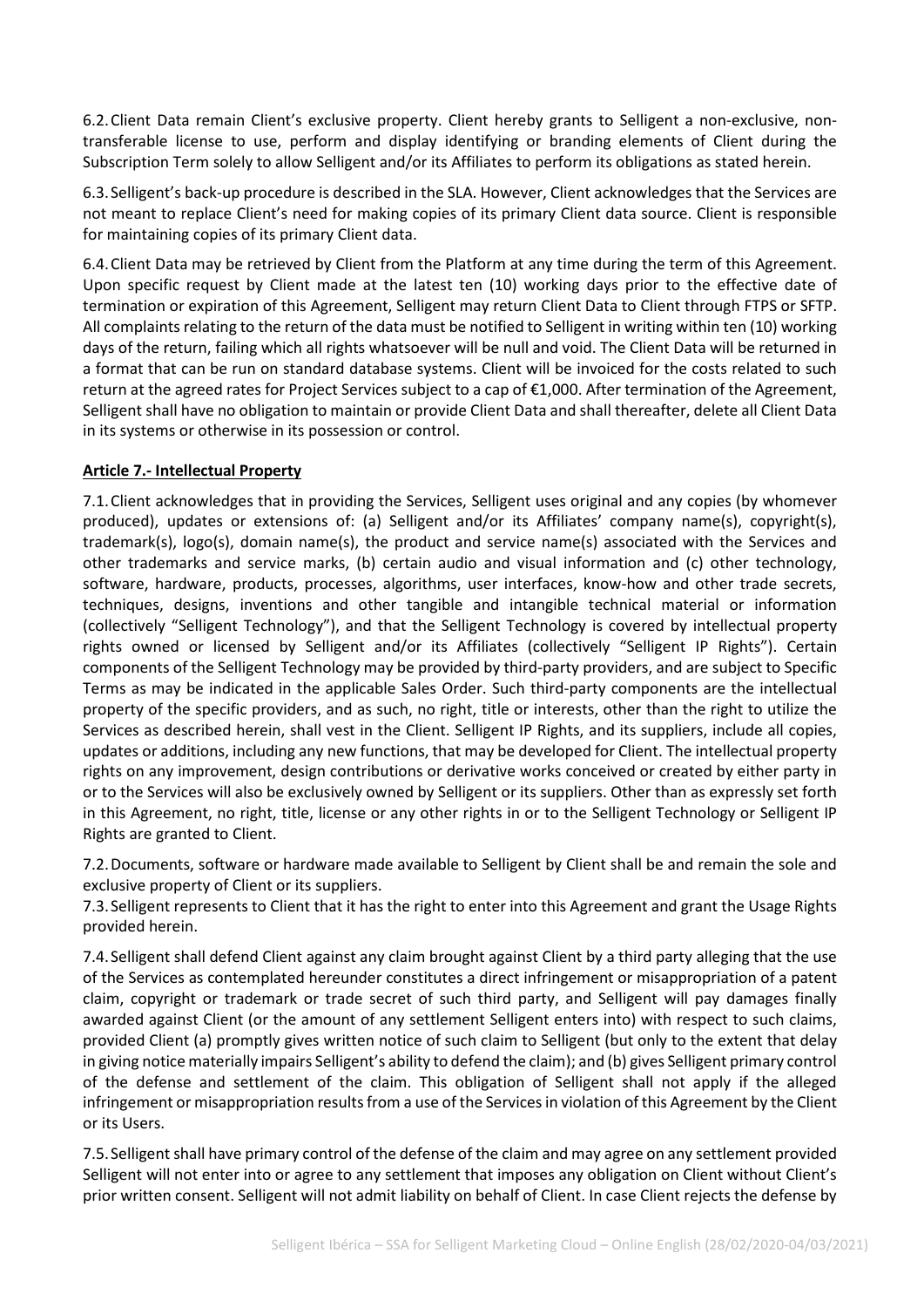Selligent or the control of such defense by Selligent, Selligent shall be released of any obligation under this Article 7. Client shall provide Selligent with full assistance in such defense and can participate to the defense at its own expense and with its own counsel. Selligent shall keep Client advised of the status of the claim and will consider in good faith recommendations made by Client with respect to the claim.

7.6.Selligent reserves the right to cease such defense of any claim in the event the Services are no longer alleged to infringe or misappropriate, or are held not to infringe or misappropriate, the third party's rights.

7.7.In the event a claim under this Article is made, or is, in Selligent's reasonable opinion, likely to be made, Selligent may, at its sole discretion and expense: (i) procure for Client the right to continue using the Services under the terms of this Agreement; or (ii) replace or modify the Services to be non-infringing without material decrease in functionality. If the foregoing options are not reasonably available, Selligent may terminate the infringing Services and refund all prepaid fees to Client, without any additional compensation or damages.

Selligent's obligations under this Article 7 shall be Client's sole remedy for any above claim and action.

#### **Article 8.- Acceptable use of the Services - Restrictions**

8.1.Selligent grants Client a limited, non-exclusive, non-transferable, non-sublicenseable, right to access and use the Service(s) in accordance with all the terms and conditions of this Agreement. Client must comply with the Acceptable Use Policy ("AUP") of Selligent, as may be updated from time-to-time by Selligent, on notice to the Client, currently available at :<https://www.selligent.com/acceptable-use-policy>

Client further agrees to:

- (i) Use the Services and the Platform in accordance with the Documentation, best practices and generally accepted code of conduct.
- (ii) Not to license, sublicense, sell, resell, rent, lease, transfer, assign, distribute, time-share or otherwise commercially exploit or make the Services available to any third party, other than as contemplated by this Agreement;
- (iii) Not to circumvent the User authentication or security of the Services or Platform or any host, network or account related thereto nor intentionally interfere with or disrupt the integrity or performance of the Services or the data contained therein;
- (iv) Not to send or store material which contains software viruses, worms, Trojan horses, or other harmful computer code, files, scripts, agents or programs or use low quality database, below market standard;
- (v) Not to use the Services or the Platform for activities or purposes for which the Platform or Services require specific certifications (e.g. they are not certified for Payment Card Industry (PCI) compliance or healthcare related data) or are not conceived (e.g. the sending of videos and the hosting of videos on the Platform and Services or using of bandwidth in an abusive manner by including large files in e-mails are forbidden), or in excess of the Platform Limitations (defined in the Documentation), or in a manner adversely affecting the Services' usability for Selligent, including other Selligent clients;
- (vi) Not to modify, copy or create derivative works based on the Services or Selligent Technology;
- (vii) Not to dissemble, reverse engineer, translate or decompile the Services or Selligent Technology (unless, and only to the extent, with respect to the Selligent Technology, this restriction is prohibited by applicable law) or purposefully access it with the intent to (A) build a competitive product or service, (B) build a product or service using substantially similar features, functions or graphics of the Services, or (C) copy any features, functions or graphics of the Services. Client may not access the Services if Client is a direct competitor of Selligent, except with Selligent's prior written consent. Client may not access the Services for purposes of monitoring its performance or functionality, or for any other benchmarking or competitive purpose.

8.2.In case of investigation by Selligent of the Platform or the Services in connection with services outages, security problems and any suspected breach of this Agreement, Client will cooperate and immediately act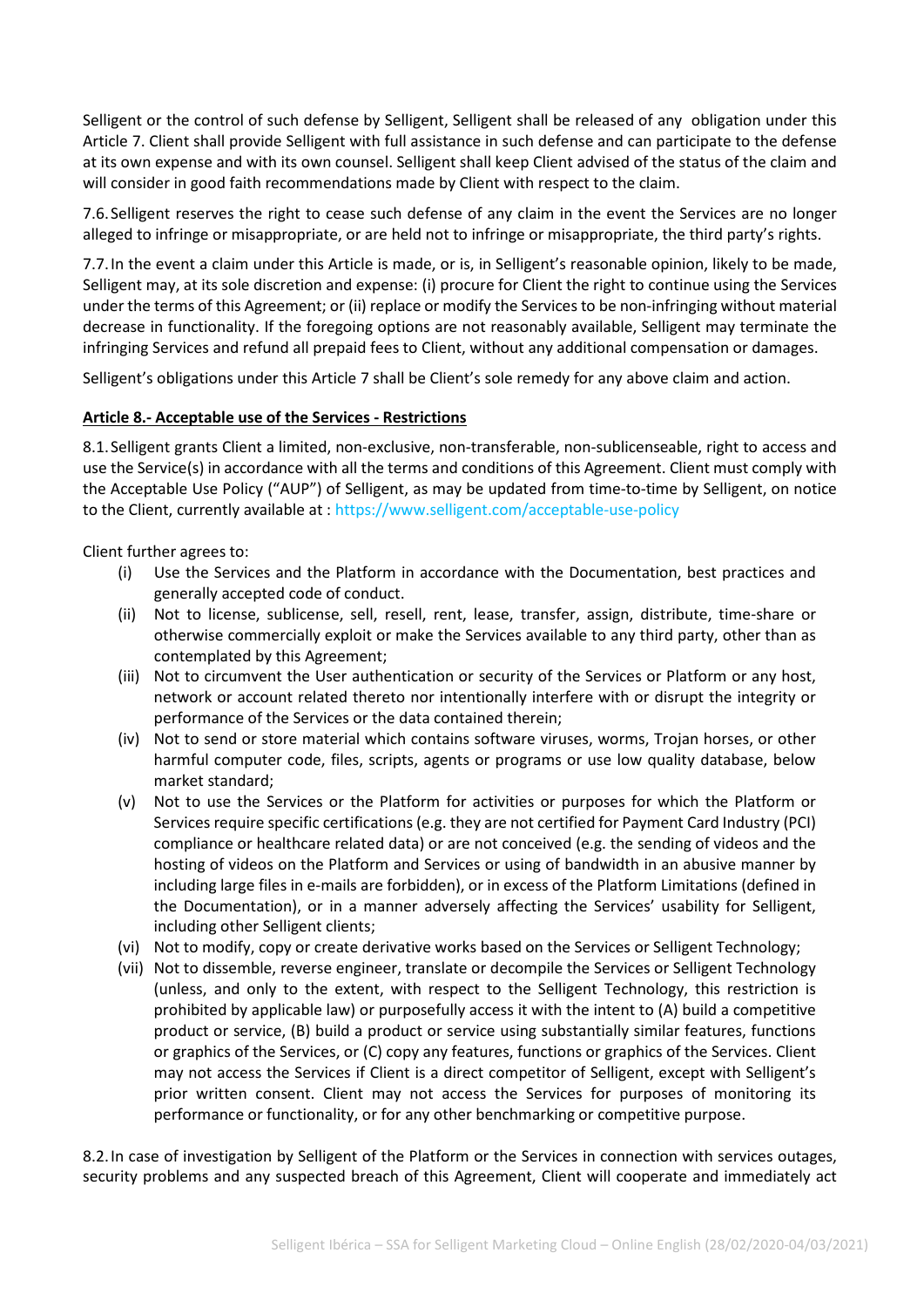upon each reasonable request of Selligent to remove and/or adapt its own content and/or use of the Services (e.g. to avoid hindrance of Services' performance to other Selligent clients).

8.3.Selligent, at its own discretion or at the direction of any then-applicable third party service provider may suspend access to the IP address(es), and as the case may be the Services, because of a violation of Article 8.1 or an actual or reasonably apparent imminent attack or unauthorized access, until such violation, attack or unauthorized access is remedied. Selligent will use commercially reasonably efforts to provide Client with advance notice of such suspension. Any action requested by Selligent due to a misuse of the Services or the Platform shall be invoiced to Client at the agreed rates for Project Services.

8.4.In the event of any temporary blocking as described in this Article 8, Client shall not be entitled to any refund, except where such suspension is demonstrably abusive or not grounded on legitimate elements.

8.5.Third-Party Providers - Any exchange of data or other interaction between Client and a third party provider (other than any subcontractor or agent performing any obligation of Selligent under this Agreement), and any purchase by Client of any product or service offered by any third party provider, is solely between Client and such third party provider.

8.6.Subject to this Agreement, Client shall defend, indemnify and hold Selligent harmless against any loss or damage (including reasonable attorneys' fees) incurred in connection with claims made against Selligent by a third party in relation to Client Data or alleging that Client's illegal or unauthorized use of the Services infringes the rights of, or has otherwise harmed, a third party, provided Selligent (a) promptly gives written notice of the claim to Client (but only to the extent that delay in giving notice materially impairs Client's ability to defend the claims); and (b) gives Client primary control of the defense and settlement of the claim.

8.7.Client shall have primary control the defense of the claim and may agree on any settlement, provided Client will not enter into or agree to any settlement that imposes any obligation on Selligent without Selligent's prior written consent. Client will not admit liability on behalf of Selligent. In case Selligent rejects the defense by Client or the control of such defense by Client, Client shall be released of any indemnification obligation under this paragraph. Selligent shall provide Client with full assistance in such defense and is allowed to participate to the defense at its own expense and with its own counsel. Client shall keep Selligent informed of the status of the claim and will consider in good faith recommendations made by Selligent with respect to the claim.

#### **Article 9.- Limitation of liability**

9.1.Except for what is specifically provided for below, the parties' liability is governed by the liability rules under the governing law.

9.2.Each parties' liability shall, in any case be, limited to the twelve (12) months value of the Subscription Services fee (see the Sales Order), whether in contract or in tort.

9.3.No party shall be liable for consequential damage or loss, such as loss of revenues or profits, of commercial opportunities, of data or of use of data, damage to the brand or know-how, third party claims, whether in tort on in contract, whether or not it knew of the possibility of such loss.

9.4.With regard to Project Services and Support Services, Selligent undertakes to comply with generally accepted professional standards and Selligent's liability is limited to those operations by Selligent necessary to rectify a Service that does not meet generally accepted professional standards. However, if it becomes apparent that Selligent personnel must attend when the operating incident is not attributable to Selligent, this Service will be invoiced.

9.5.Nothing in this Agreement excludes the liability of either party (a) for death or personal injury caused by its negligence or (b) for fraud or fraudulent misrepresentation.

#### **Article 10.- Confidentiality**

10.1. "Confidential Information" refers to any information of a party ("Disclosing Party") disclosed by or on behalf of the Disclosing Party to the other party ("Receiving Party"), whether orally or in writing, that is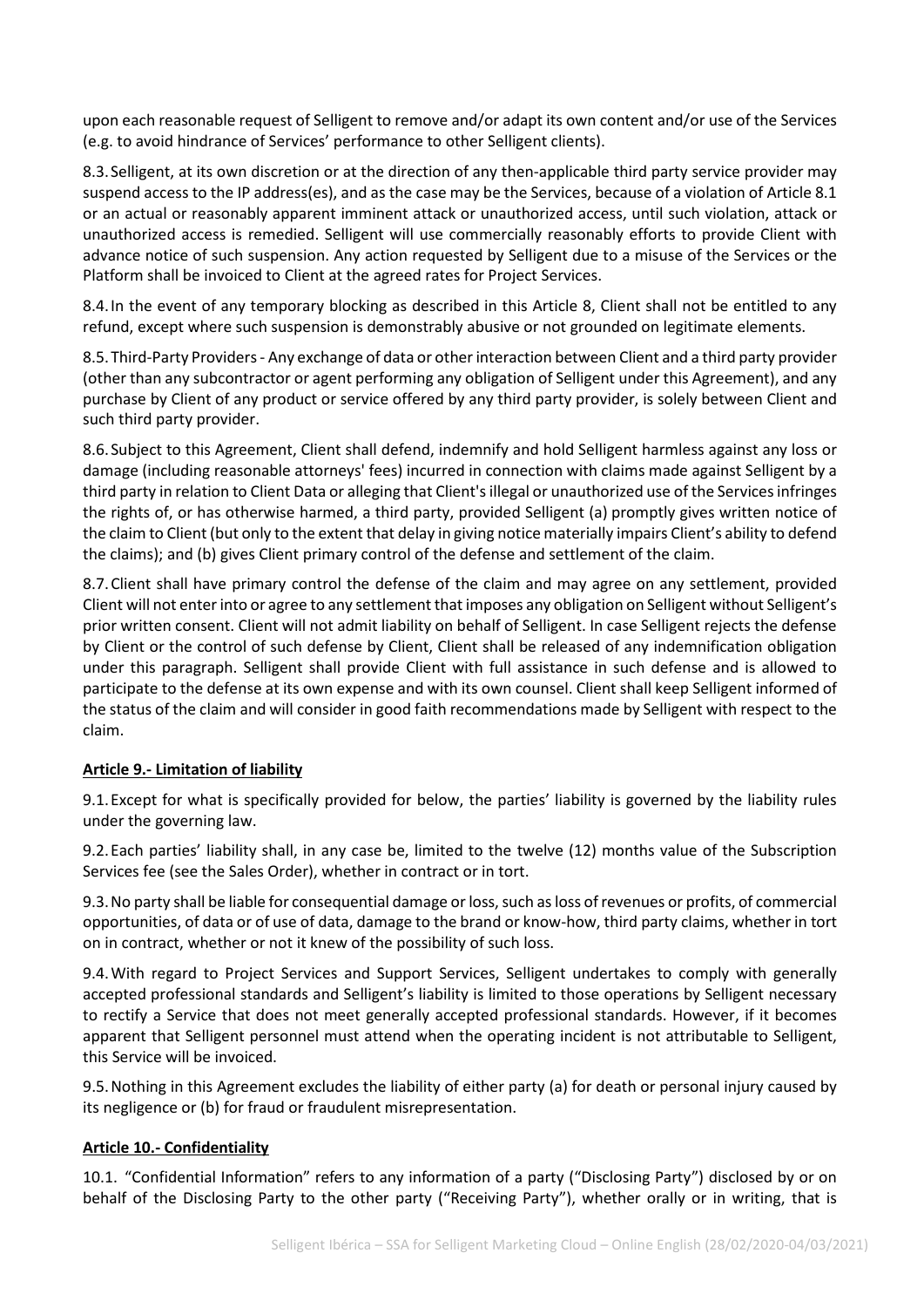designated as confidential or that reasonably should be understood to be confidential given the nature of the information and the circumstances of the disclosure (including pricing and other terms reflected in all Service Order(s)), the Service(s), the Selligent Technology, business and marketing plans, trade secrets, technology and technical information, product designs, methods, processes, code, data, inventions, apparatus, statistics, programs, research, development, information technology, network designs, passwords, sign-on codes, usage data, the Documentation and the terms of this Agreement. Confidential Information shall not include any information that: (a) is or becomes generally known to the public without breach of any obligation owed to the Disclosing Party; (b) was known to the Receiving Party prior to its disclosure by the Disclosing Party without breach by any third party of any obligation owed to the Disclosing Party; (c) was independently developed by the Receiving Party without breach of any obligation owed to the Disclosing Party; or (d) is received from a third party without being subject to any confidentiality obligation.

10.2. Each party agrees that it will not use in any way for its own account or the account of any third party, any Confidential Information, except that each party may use the Confidential Information to perform its obligations or exercise its rights under this Agreement, and each party will take reasonable care and precaution to protect the confidentiality of such information. Reasonable care and precaution mean such care and precaution the Receiving Party takes to protect its own similar Confidential Information, but which shall not be less than reasonable standard of care.

10.3. Such non-disclosure obligations shall not apply to information that (a) was already rightfully known to the Receiving Party prior to disclosure by the Disclosing Party hereunder; (b) became part of the public domain after its disclosure or was part of the state of the art at the time of disclosure, provided, in both cases, that this was not the result of a violation of a confidentiality obligation with respect to the party that transmitted the Confidential Information; (c) has been rightfully received from a third party not under obligation of confidentiality; (d) has been approved for release by written authorization; or (e) was independently developed by a party without the use of the Confidential Information.

10.4. Each party agrees that Confidential Information remains, in any event, the property of the Disclosing Party.

10.5. Disclosure of Confidential Information is only permitted to the legal representatives, agents, suppliers, service providers or subcontractors of the parties within the limit of what they need to know to perform the tasks incumbent upon them.

10.6. The parties undertake to inform the persons to whom the information is transmitted of its confidential nature. They also agree to have their suppliers, service providers or subcontractors sign a confidentiality undertaking in terms similar to the one they have subscribed to hereby, it being understood that the parties are guarantors of compliance by the persons referred to in this paragraph of this confidentiality obligation.

10.7. If the Receiving Party is compelled by law or judicial or regulatory order to disclose Confidential Information of the Disclosing Party, it shall (a) provide the Disclosing Party with reasonable prior written notice of such compelled disclosure (to the extent legally permitted); (b) provide the Disclosing Party with reasonable assistance and cooperation, at Disclosing Party's cost, if the Disclosing Party wishes to contest or limit the disclosure; and (c) only disclose that Confidential Information necessary to comply with such order in consultation of counsel at Disclosing Party's reasonable cost.

10.8. Upon the written request of Disclosing Party at any time throughout the Subscription Term or upon expiration or termination of this Agreement, Receiving Party shall at its option, and if legally permissible, return or destroy (and certify such destruction in a signed writing) all Confidential Information of Disclosing Party, including all copies thereof, whether in physical or electronic form; provided, however, that Selligent and its Affiliates may retain an archival set of its working papers and a copy of Client's Confidential Information for ensuring compliance with applicable laws, regulations and professional standards regarding documentation of work performed under this Agreement. To the extent that it is impracticable to return or destroy any Confidential Information, and with respect to any information retained for archival purposes, Receiving Party shall continue to maintain the confidentiality of such information in accordance with this Agreement for as long as such information is retained.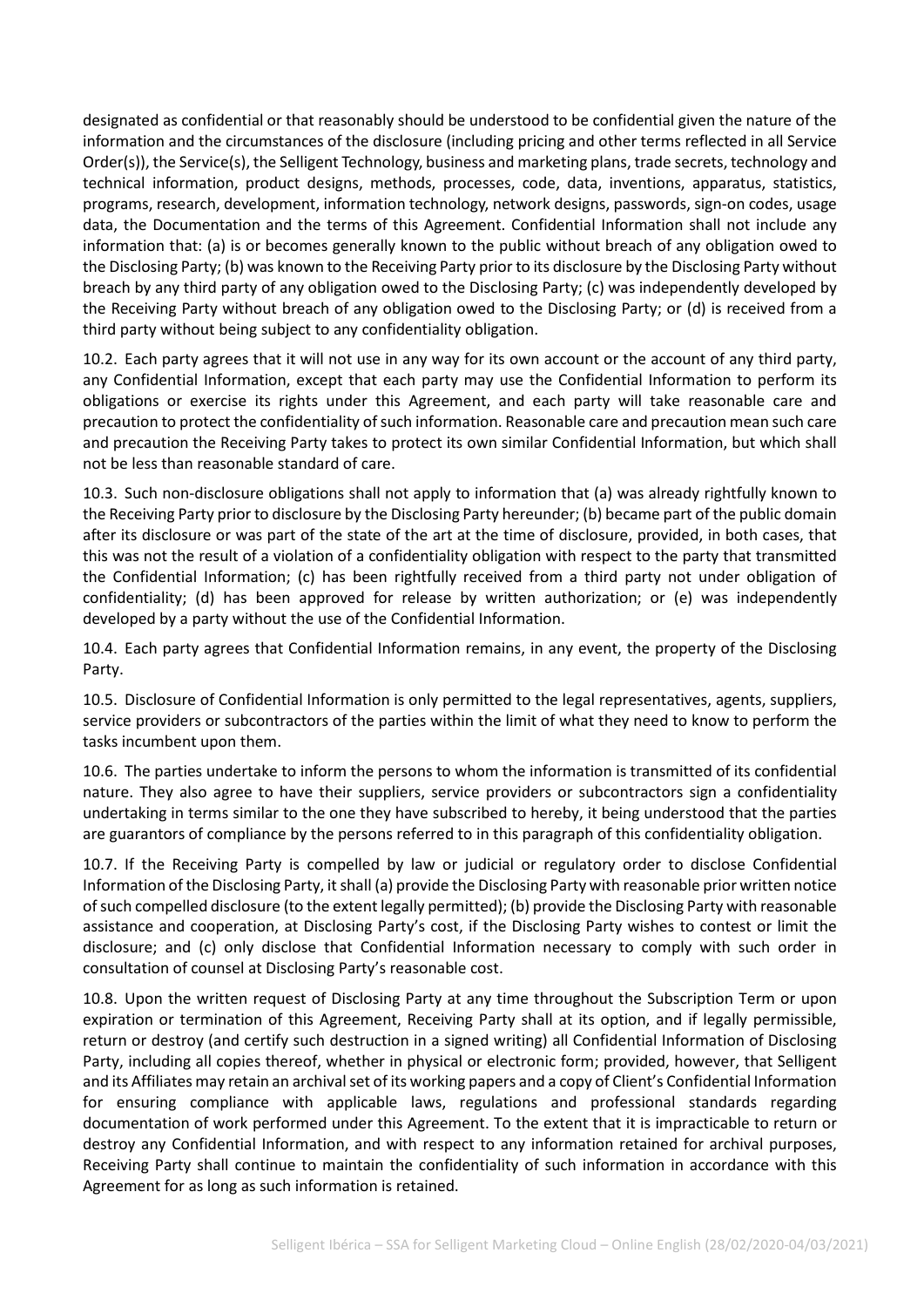10.9. This Confidentiality obligation shall survive the termination of this Agreement for a period of three (3) years.

### **Article 11.- Term**

This Agreement shall come into effect on the Effective Date and will remain in force so long as there is at least one active Service Order in place, unless earlier terminated in accordance with Article 12 below. Except otherwise stated in an applicable Sales Order, each Subscription Service is sold for a minimum Subscription Term of twelve (12) months as of such Subscription Service Start Date (i.e. password and log-in delivered to Client). Each Sales Order will renew in accordance with the renewal conditions set forth in such Sales Order. Renewals will automatically pertain to all Subscription Services of the Sales Order.

#### **Article 12.- Termination**

12.1. This Agreement may be terminated immediately without any court intervention nor notice period by one party, in the event the other party breaches its contractual obligations, after notice to perform has been given by registered letter with notice of receipt and remained without effect thirty (30) calendar days after its receipt. Moreover, should Client remain in breach of its payment obligation notwithstanding two (2) written reminders to pay within seven (7) calendar days each, Selligent has the right to deactivate Client's passwords and log-ins and/or to block access to the Services, whereby the contractually agreed fees will remain due for the period during which access was blocked and/or passwords and log-ins deactivated and Client will be solely responsible for all consequences that result from the blocking and the deactivation, without possibility of recourse against Selligent.

12.2. Each party is also entitled to terminate this Agreement if the other party becomes the subject of a petition in bankruptcy or any other proceeding relating to insolvency, receivership or liquidation.

12.3. Selligent is entitled to terminate this Agreement immediately without any court intervention nor notice period (i) for any material violation by Client that risks the safety, security or reputation of any network, person or entity, or for violation of Selligent applicable use of the Services as set forth in Article 8 or (ii) in the event Client becomes a competitor, directly or indirectly as a result of its direct or indirect shareholders.

12.4. In the event of the premature termination of the Agreement due to Selligent breaching its obligations, Selligent will reimburse Client the portion of any fees that have been paid in advance by Client and cover the period during which the Services have not been provided.

12.5. In the event of the premature termination of the Agreement due to Client breaching its obligations, Client must pay (i) all of the Subscription Services fees provided for in this Agreement and (ii) the Project Services and Support Services provided up to the termination date.

12.6. Notwithstanding any termination of this Agreement, the provisions of this Agreement that by their nature should survive the termination, shall survive the termination of this Agreement.

#### **Article 13.- Fees & Payment**

**13.1** Fees. Client shall pay all fees specified in all executed Services Order hereunder. All fees are quoted in EURO, excluding VAT or any other relevant taxes. Except as otherwise provided in this Agreement, fees are non-refundable.

**13.2** Invoicing & Payment. Fees for the Services will be invoiced in accordance with the terms in the relevant Service Order. Invoices are payable within thirty (30) calendar days from the date of invoicing. In the event of late payment, Law 15/2010 of July 5, of amendment of Law 3/2004, of December 29, which establishes measures to combat late payment in commercial operations, will be applied. it will be applicable. The Client is aware that this means, among other things, that under the current bill, once the payment period (agreed), Selligent will automatically be entitled (without notice of inactivity required): (i) receive interest of delay due to late payment equal to the ECB's basic interest rate + 8%, rounded up to half a percentage point; and (ii) a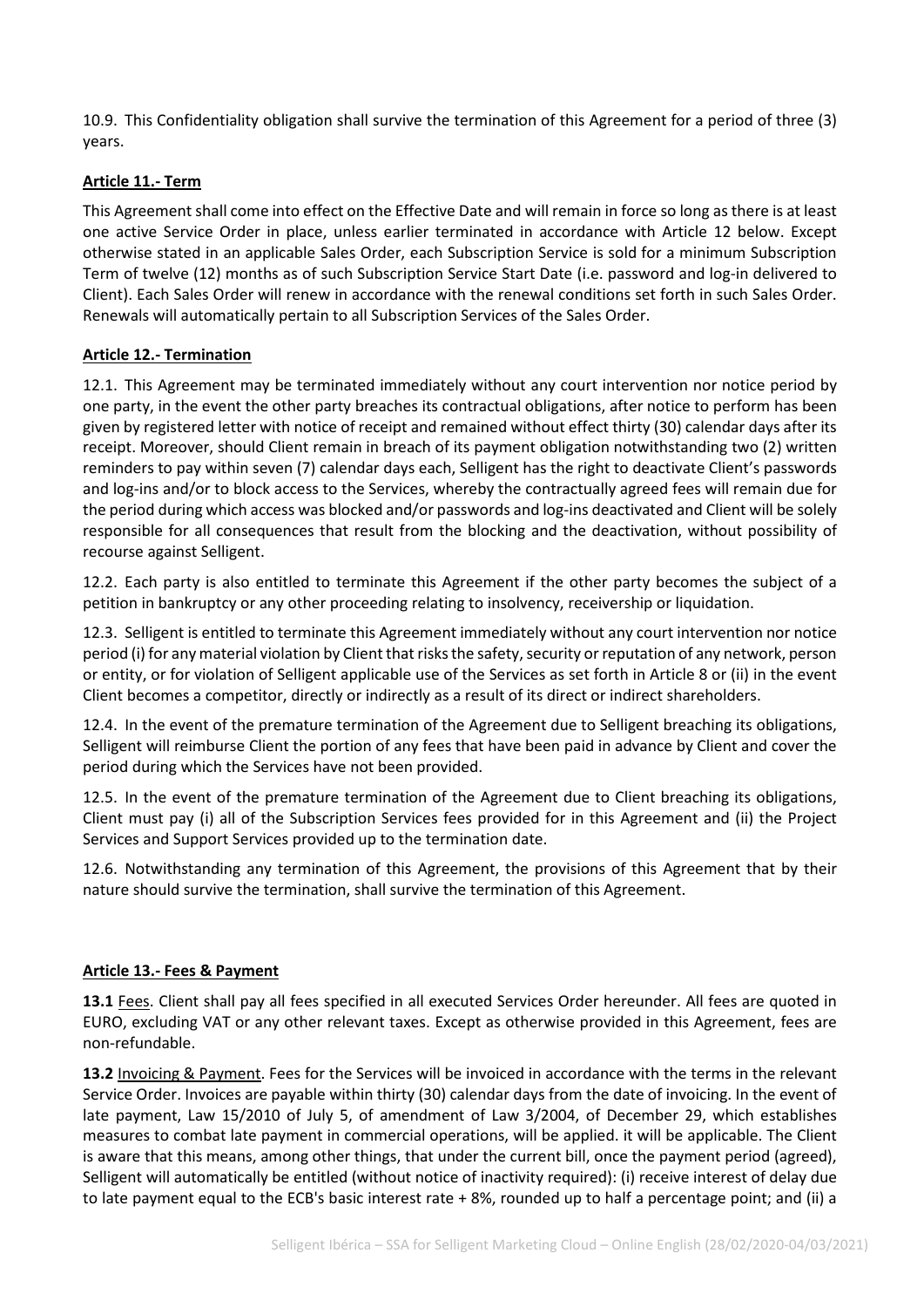minimum fixed amount of € 100, as compensation for administrative and other expenses. Likewise, Selligent shall be entitled to receive reasonable compensation from the Client for any recovery expenses incurred that exceed the fixed amount of € 100 due to the delay in the payment of the Client.

**13.3** Indexation. All fees applicable pursuant to this Agreement are adjusted each year on the anniversary date of the Subscription Term Start Date, as defined in the relevant Sales Order, depending on the variations in the Spanish consumer price index (hereafter the "**Index**"), using the formula:

P1 = (P0 X S1)/S0 where:

-P1 = New Fee for the year N

-P0 = Current Fee

-S1 = Index from the month before the month of the anniversary date of the Subscription Term Start Date for the year N

-S0 = Index from the month before the month of the anniversary date of the Subscription Term Start Date for the year N-1

Example:

Subscription Term Start Date: 15 March 2019 – Monthly Subscription Fee of €5,000 The first indexation shall take place on 15 Mars 2020 as follows:

 $PO = £5,000$ 

S1 = [102] (index of February 2020, published beginning of March 2020)

S0 = [101] (index de February 2019, published beginning of Mars 2019)

P1 =  $(5,000*102)/101$  = €5,049.50

#### **Article 14.- Commercial reference**

Client authorizes Selligent to use the following information as a commercial reference in publications, events and actions to promote Selligent's products and services: Client's name and information that is publicly known about Client (including Client's logo). Client can revoke this authorisation at any time in writing without any justification.

# **Article 15.- General Provisions**

**15.1 Entire Agreement – Severability -** The Agreement is the entire agreement between the parties relating to subject matter hereof, and supersedes all prior or simultaneous agreements, negotiations or statements.

Any commercial offer issued by Selligent under this Agreement shall be valid for a maximum period of three (3) months.

The interconnected environment of cloud computing issubject to rapid and substantial change of operational, legal and data security requirements parameters. As a result, this Agreement may need to be amended from time to time. Any such change will be notified to Client by email and shall be applicable immediately. Substantial change of such parameters includes any substantial change of the digital technology industry and enactment of local, national or international law or regulation applicable to the Selligent products and services, in particular as regards data security.

Subject to the above, this Agreement may not be released, discharged, amended or modified in any manner, except by an instrument in writing signed by a duly authorized officer or representative of each party.

In case any provision of this Agreement is held invalid or unenforceable for any reason, the remaining provisions shall continue in full force without being impaired. Client and Selligent shall act in good faith to replace any invalid provision with a valid one that most closely approximates the intent and economic effect of the invalid provision.

**15.2 Other Documents** - No terms, provisions or conditions of any purchase order, acknowledgment or other business form that Client may use in connection with the purchase of any Service will have any effect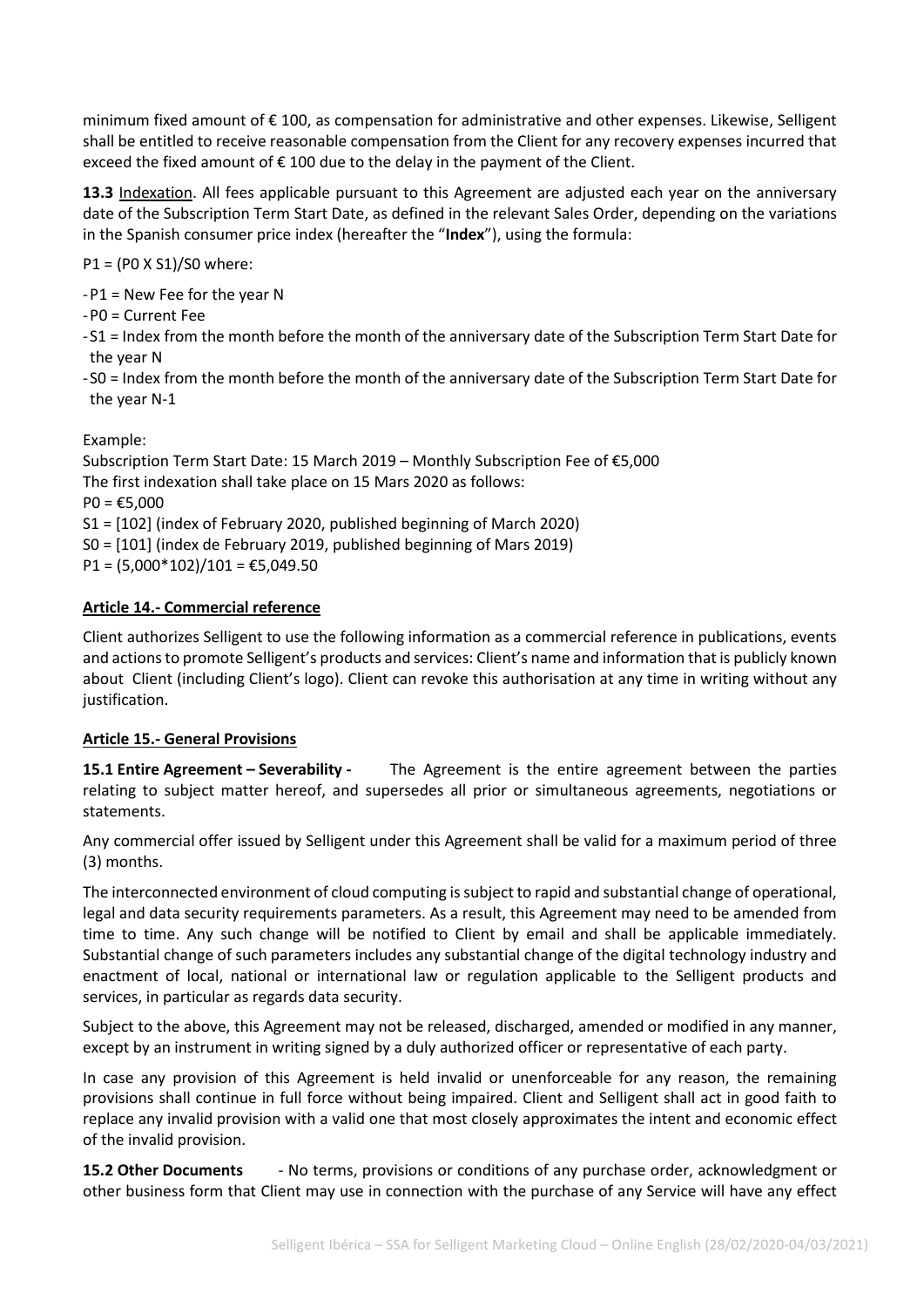on the rights, duties or obligations of the parties under, or otherwise modify this Agreement, irrespective of any failure of Selligent to object to such terms, provisions or conditions. Service Orders are non-cancelable and non-refundable except as expressly provided otherwise.

**15.3 Governing Law – Limitation** - This Agreement is governed by and construed under Spanish law, without reference to its conflicts of law principles (i.e. in the event of any conflicts, Spanish law, rules and regulations shall prevail and govern). Any dispute in connection to this Agreement shall be subject to the exclusive jurisdiction of the courts of Barcelona. Any claim before a court in connection with this Agreement can only be initiated by the signing entity and is subject to a limitation period of one (1) year as of the date when the facts giving rise to such claim are known or should have been known by the claimant.

**15.4 Force Majeure -**- Neither party shall incur any liability to the other for any failure to perform any of its obligations under this Agreement to the extent such failure is caused by events, occurrences or causes beyond its reasonable control and without any negligence on the part of the party seeking protection under this Article. Such eventsshall include, without limitation, acts of God, strikes, lockouts, riots, acts of war, terrorism, earthquake, fire or explosions. The inability to meet financial obligations is expressly excluded from this Article. Each party shall use best effort to minimise and reduce any period of delay caused by any event of force majeure. Should the force majeure event continue for a period longer than thirty (30) days, then either party shall be entitled to terminate this Agreement upon written notice and no further obligation shall be owed by such party to the other party in respect thereof.

**15.5 Assignment** - Except as provided for elsewhere in this Agreement, the parties shall not assign this Agreement (or any portion thereof) without the other party's written consent, which shall not be unreasonably withheld. Each party may assign this Agreement in connection with a merger, reorganization, or sale of all or substantially all of the assets of the assigning party or sale of sufficient stock to constitute a change of control. This Agreement shall be binding on the parties' respective successors and permitted assigns.

**15.6 Waiver** - Any waiver of a party's rights under this Agreement must be in writing to be effective and shall be construed in a limitative way, meaning that it shall not affect such right with respect to other breach or circumstances of similar nature. Failure, neglect or delay by a party to enforce the provisions of this Agreement or its rights shall not be deemed to be a waiver of such party's rights under this Agreement and shall not affect the validity of whole or part of this Agreement.

**15.7 Non-solicitation -** Parties shall not, directly or indirectly, solicit any employee of the other party who has participated in the performance of this Agreement, throughout the term of this Agreement and for six (6) months after its expiry. In the event of breach of this Article, the non-defaulting party could claim from the defaulting party compensation equal to twelve (12) times the last monthly gross remuneration of the concerned employee, within a maximum period of three (3) months following the knowledge by the claiming party of the hiring of such employee.

**15.8 Notice -** Any notice under this Agreement must be in writing and sent by registered mail with acknowledgement of receipt to the address of the applicable party identified in the Sales Order, or to such other address of such party as may be later designated in writing in accordance with this Article. Email notice may be given to noticed email addresses and are effective on dispatch, provided the above method is also performed on such same date. . Each party must notify the other of any changes of its Contact Information within fifteen (15) calendar days of any change thereto.

**15.9 Exhibits –** DPA – SLA – and Specific Terms, as referred to in the definition of "Agreement" above, shall be part of the Agreement.

**15.10 Reservation of Rights –** Any software associated with the Services and website is protected by copyright laws and international copyright treaties, as well as other intellectual property rights, laws and treaties.

**15.11 Electronic Signature –** Parties agree to the execution of the Agreement under an electronic format. The Parties agree, to the extent necessary, that such written format is regarded as the original of the document and is set up and kept in accordance with conditions necessary to allow due identification of the signatories